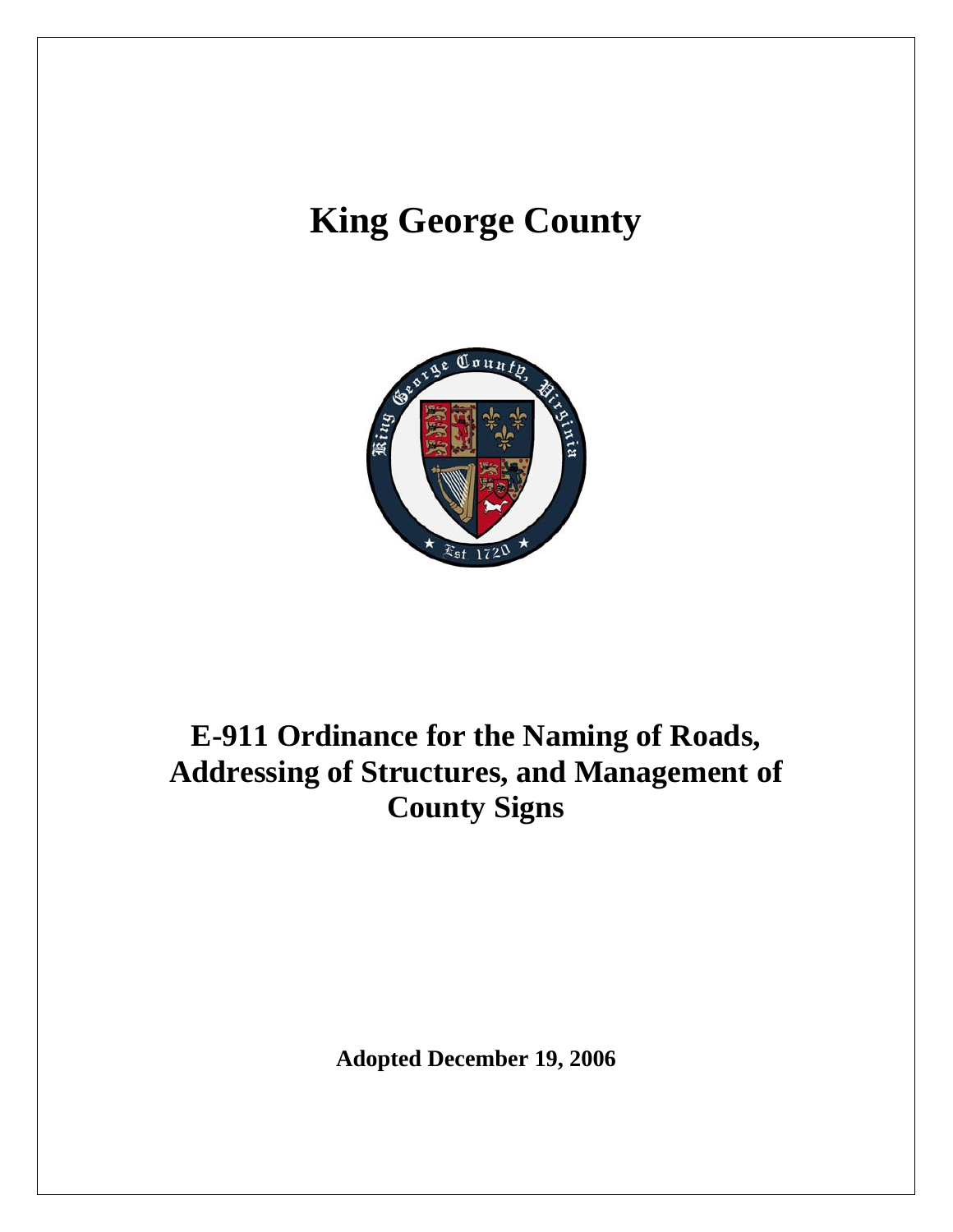#### **ORDINANCE**

#### **PART I. GENERAL PROVISIONS**

#### 1.1 Title

This Ordinance shall be known as the "E-911 (Enhanced 9-1-1) Ordinance of King George County".

#### 1.2 Purpose

The purpose of this Ordinance is as follows:

- A. To provide for more efficient delivery of emergency and other services.
- B. To provide for uniformity in road naming and assignment of property numbers, there is hereby established a system for naming roads and numbering properties within the county.

#### 1.3 Definitions

Addressable Structure: Any building used for human habitation, or for the production or sale of goods or services, or for a County identified need.

Addressing Grid: A series of intersecting lines running north-south and east-west on 1000 foot intervals which is coincident with the Virginia State Coordinate Grid System 1983 datum used to assign address ranges to road segments.

Agent: The King George County Administrator or his designated Agent.

Cul-de-sac: A vehicular turnaround area at the end of a dead-end street provided for the purpose of safe and convenient reverse of traffic in one continuous forward movement.

Direction: The geographic orientation of a named road segment (either east-west or north-south).

Designator: Suffix used to indicate the road type.

Numbering Grid: Shall be based on the grid superimposed over the State having lines at 10,000 foot intervals oriented north-south and east-west. The Numbering Grid shall have lines every 1000 feet interpolated between the 10,000 foot grid lines. The Numbering Grid thereby establishes a series of 10,000 square foot cells or blocks covering the entire County. Numbering along the axes of the grid begins with zero at the origin and increases outward from that point with 100 numbers allotted per 1000 feet (thus resulting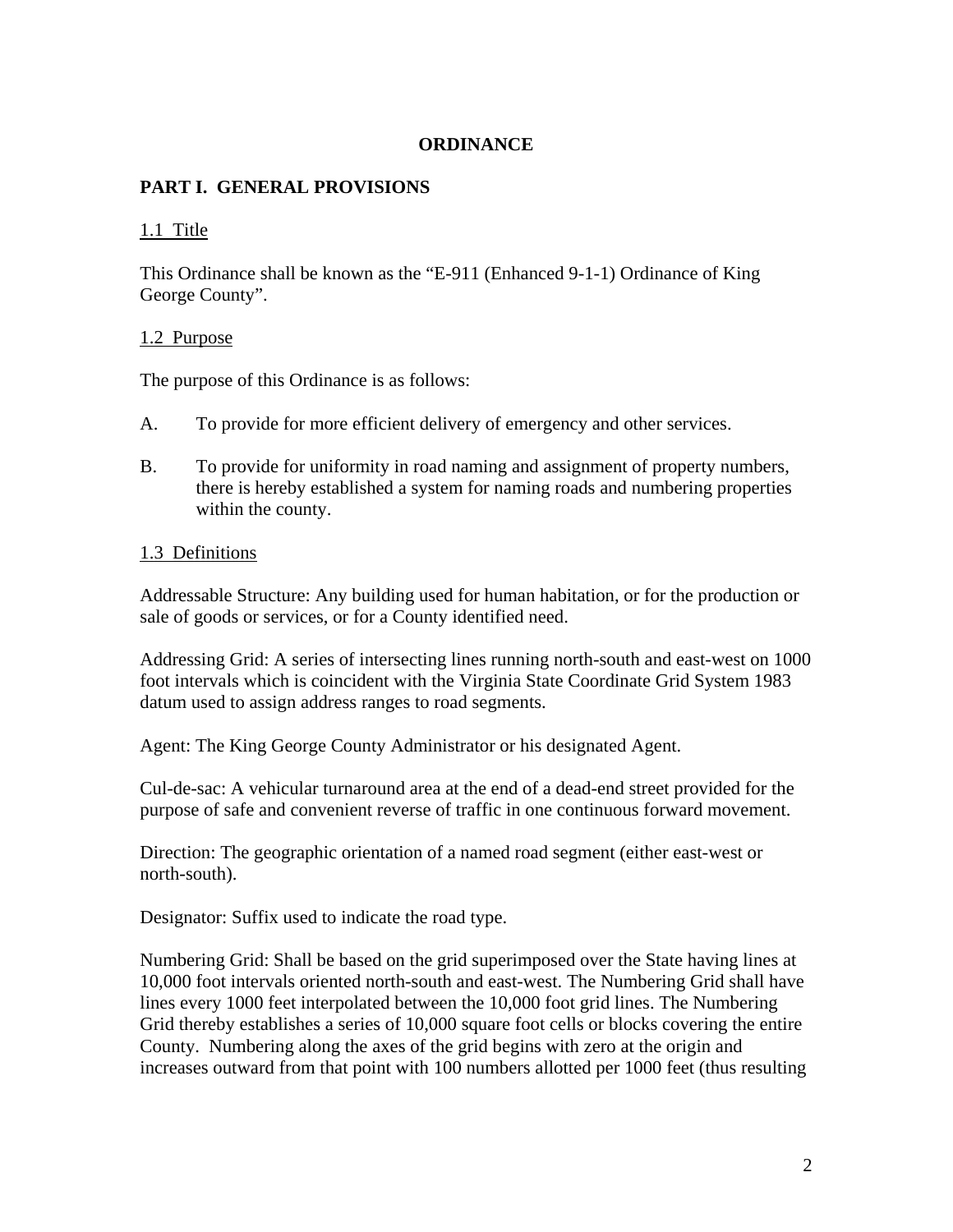in a pair of numbers every twenty feet). This grid shall be used to determine the direction and address range of a given road segment.

Primary Access: A road or driveway used as the primary means of vehicular access to an addressable structure.

Road: Any public or private way open for vehicular transportation, including any highway, street, avenue, boulevard, lane or alley. (Virginia Code § 15.2-2201)

# 1.4 Designation of Agent

The County Administrator or his designated Agent is hereby designated the Agent under Virginia Code §15.2-2019 for the purpose of assigning road names and property addresses, and for the development and maintenance of guidelines and maps, as provided in part I, sections 1.5 and 1.6.

#### 1.5 Road Naming and Property Numbering Guidelines

All road naming and numbering shall be done in accord with this Article. All roads within the county which serve or are designed to serve three (3) or more dwelling units or business structures shall be named; and that all dwelling units and business structures within the county shall be assigned property numbers.

The Department of Community Development shall have the authority to promulgate and to enforce Road Naming and Numbering Guidelines ("Guidelines"), consistent with this Article. The Guidelines shall promote the safe, orderly and consistent naming and numbering of roads. The Guidelines shall be followed for all road naming and numbering, to the extent practicable, but shall not be mandatory.

# 1.6 Maps

The Agent shall prepare and maintain current maps showing all public and private roads which are officially named pursuant to the authority established herein within the county, the names of such roads, and the numbering of all properties, consistent with this article.

#### 1.7 Signs

A contractor specified by the Agent shall be responsible for placing signs at each intersection and at other locations deemed necessary by the Agent for each public road or private road which serves or is designed to serve three (3) or more dwelling units or businesses. Each road sign placed pursuant to this article shall display the name of the road or roads, and such other information as the Agent may deem necessary, including, but not limited to, secondary or other road numbers as prescribed by the Virginia Department of Transportation.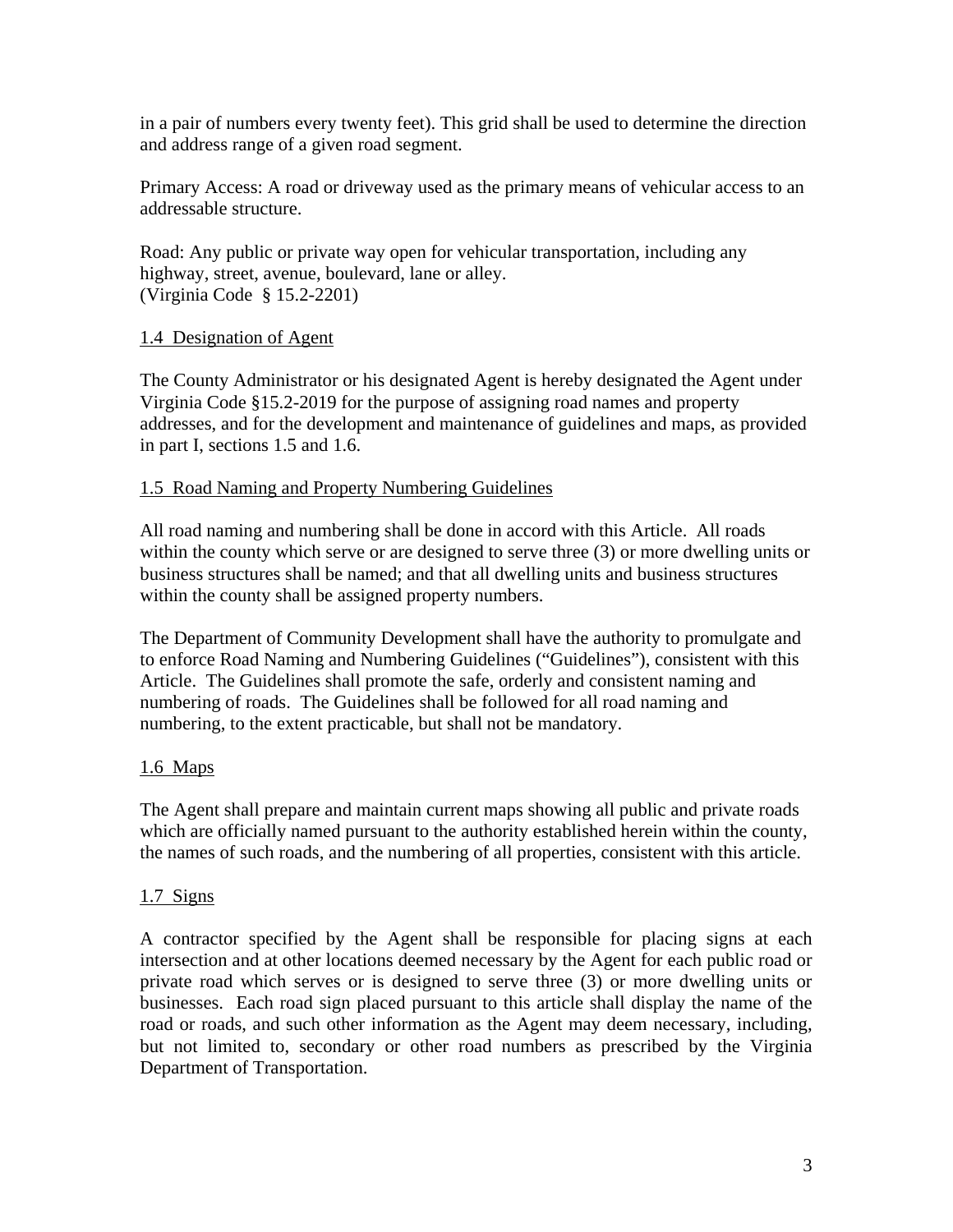# 1.8 Numbers to be displayed

The owner or other person responsible for each addressable structure in the county shall display the assigned number in a manner that is easily readable in accordance with part II of this Ordinance in thirty (30) days of the address effective date as established by the Agent. No certificate of occupancy shall be issued to an addressable structure built subsequent to the Agent's established address effective date which is served by a named road until the number is displayed in accordance with this article.

# 1.9 Responsibility for cost of signs and numbering

The subdivider or developer of a major subdivision shall reimburse the County for the cost of fabrication and placement of the initial placement of signs related to their subdivision. The county shall pay the cost of fabrication and placement of each sign for all other divisions of land and for all replacements of signs, including major subdivsions. The owner of each dwelling unit or business structure shall pay the cost of the fabrication and placement of each set of numbers for a structure.

#### 1.10 Site plan, subdivision and building permit requirements

No final subdivision plat or final site plan which shows a road required to be named shall be approved unless the subdivision plat or site plan displays on its face the name or names of such street or road, approved by the Agent.

# 1.11 Official address

The street name and number assigned to each property within the county shall be the official address of such property, under this article.

# 1.12 Road Type Designators

Road type designators (i.e. road, drive) shall be consistent with the roadway's expected traffic use, width of right-of-way and physical design/location.

#### 1.13 Agencies to be notified of numbers assigned

- a. The Agent shall notify the following agencies and departments of all approved road names within five (5) days of approval or assignment, as the case may be: King George County Department of Community Development, King George County Registrar's Office, King George Emergency Operations Center, United States Postal Service Address Programs Support Office, and Verizon offices.
- b. The Agent shall also notify any other governmental agencies or departments and utility requesting notification.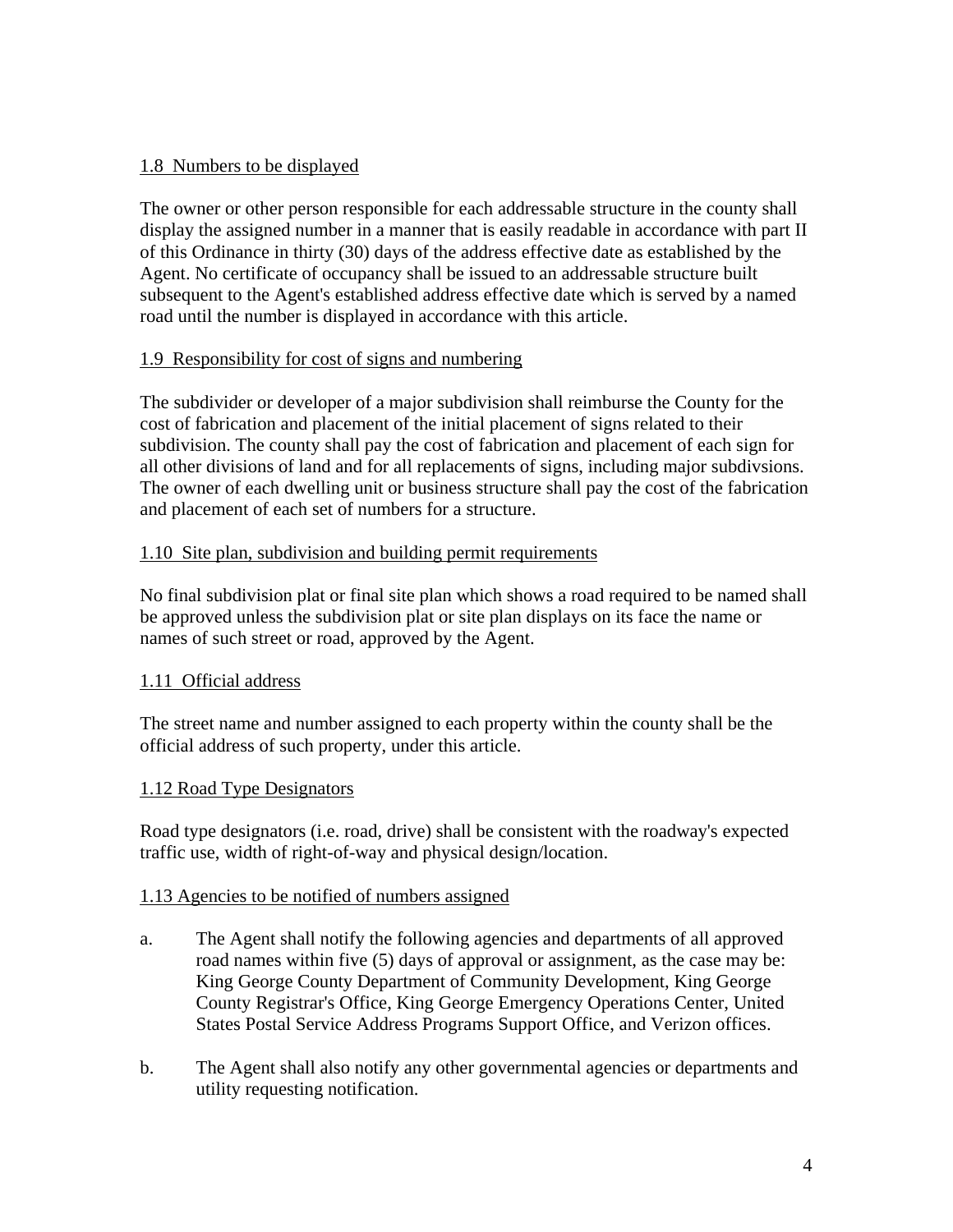# 1.14 Final authority of Board of Supervisors to assign road names

The Board of Supervisors may name or rename any road at any time.

# **PART II. NUMBERING**

#### 2.1 Assignment of numbers by Agent

- a. All numbers for properties and addressable structures shall be assigned by the Agent following the procedures and guidelines contained in this Ordinance. Numbers assigned by any other person or entity shall not be recognized.
- b. Numbers shall be assigned to any new addressable structure shown on a site development plan or lot created by subdivision. Numbers shall not be officially assigned until the final site development plan or subdivision plat has been approved. Numbers shall also be assigned when requested by individuals for new structures that do not require site development plan or subdivision approval.
- c. Address numbers will be assigned after the foundation and access road have been GPS'd and the data has been processed through the County's E-911 addressing software.

# 2.2 Uniform numbering system established

- a. When each house or building has been assigned its respective address, the owner, occupant, or Agent shall place or cause to be placed upon each house or building controlled by him, the number or numbers assigned under the uniform numbering system. Such numbers shall be placed on existing buildings within ten (10) days of notification of the assigned address. Such numbers shall be placed on new buildings prior to occupancy. The cost of the address shall be the responsibility of the property owner.
- b. Street address numbers for residential dwellings shall be at least four (4) inches in height and these numbers must be made of a durable and clearly visible material. The numbers shall be conspicuously placed on, above, below, or at the side of main entrance so that the number is discernable from the street. Whenever a resident is more than fifty (50) feet from the street, the number shall be placed along a walk, driveway, or other suitable location so that the address is discernable from the street. Street address numbers shall be of a contrasting color to the background on which they are mounted.
- c. Street address numbers for commercial and industrial structures shall be at least five (5) inches in height if located within fifty (50) feet from the street. The number shall be placed above or on the main entrance to the structure when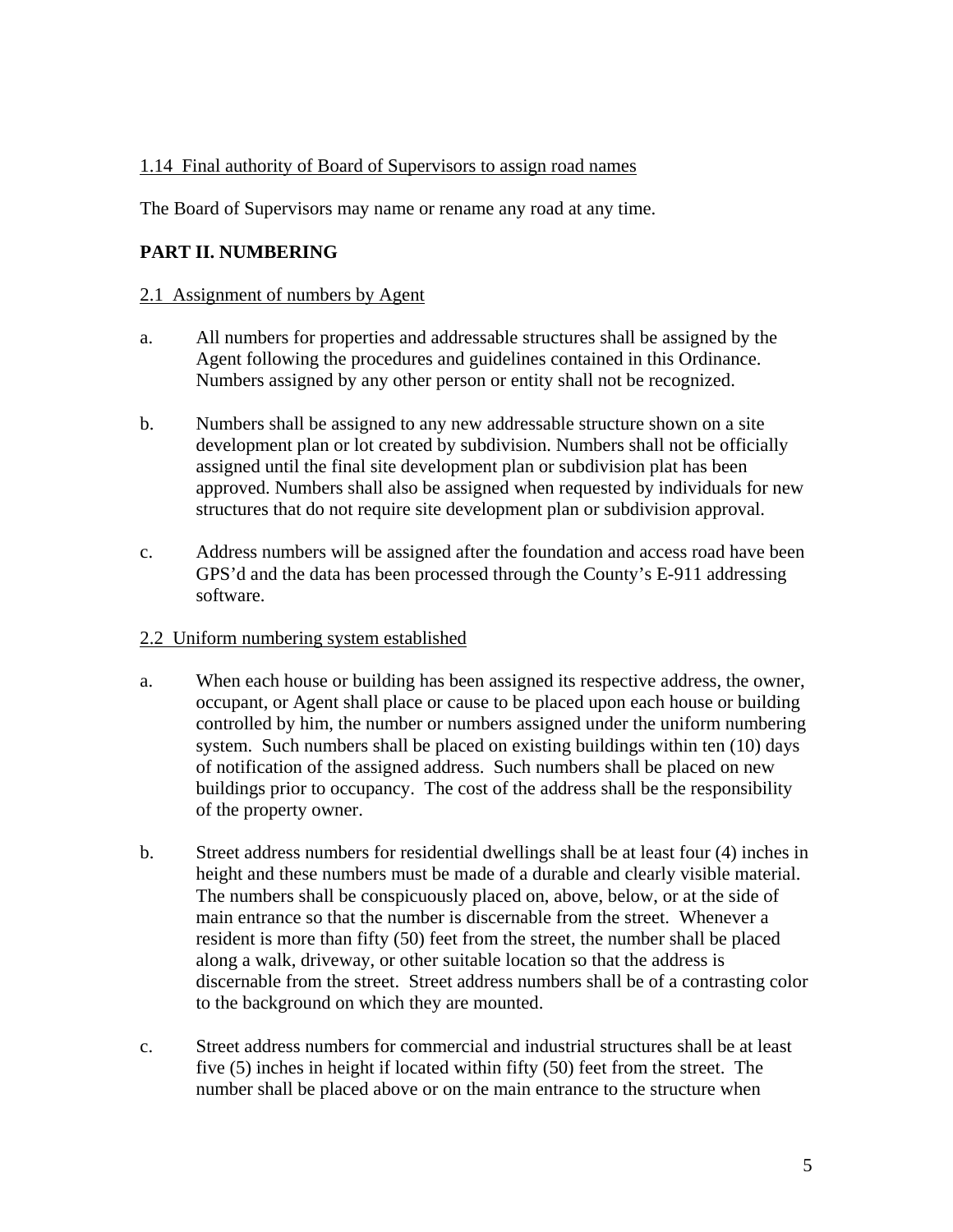possible. If such number is not visible from the street, the number shall be placed along a driveway or on a sign visible form the street.

- d. Apartments and similar complexes assigned a single building number shall display address numbers on each assigned structure using numbers having a minimum height of eight (8) inches. Trailer parks and similar complexes assigned a single address number shall display the assigned number at the main entranceway using numbers with a minimum height of eight (8) inches. Numbers or letters for individual apartments, trailers, or units within these complexes shall be displayed on, above ,or to the side of the main doorway of each apartment, trailer, or unit, and shall be at least 4 (4) inches in height.
- e. Whenever any house, building, or structure shall be erected or located after the initial establishment of the uniform numbering system as provided herein, it shall be the duty of the property owner to procure the correct number or numbers for the said property and to affix said numbers to said building in accordance with this Ordinance. An application for a building permit for a new building shall be considered an application for an address assignment. The Building Official shall coordinate the application with the County Administrator or his authorized Agent responsible for the assignment of addresses, and forward the assigned address to the applicant not later than thirty (30) days following the start of the foundation and the construction entrance.
- f. In applying the standards specified herein, the County Administrator, or his authorized Agent, shall have the authority to make minor adjustments and modifications to ensure a logical and efficient street address system.
- g. All numbers shall be determined by the uniform numbering system hereby established. This uniform system shall utilize a grid system combined with an equal-interval numbering system.

# 2.3 Numbering procedures

- a. Direction of road determined
	- (1) Before numbering along a named road may proceed, the direction of the road must be determined (east-west or north-south). Generally, a road's direction shall be determined as that of the Numbering Grid baseline the road in question most closely parallels.
	- (2) Consideration may also be given to the type of development involved, the relationship of the road in question to other roads around it, and the pattern of address numbers that result.
- b. Number range of road established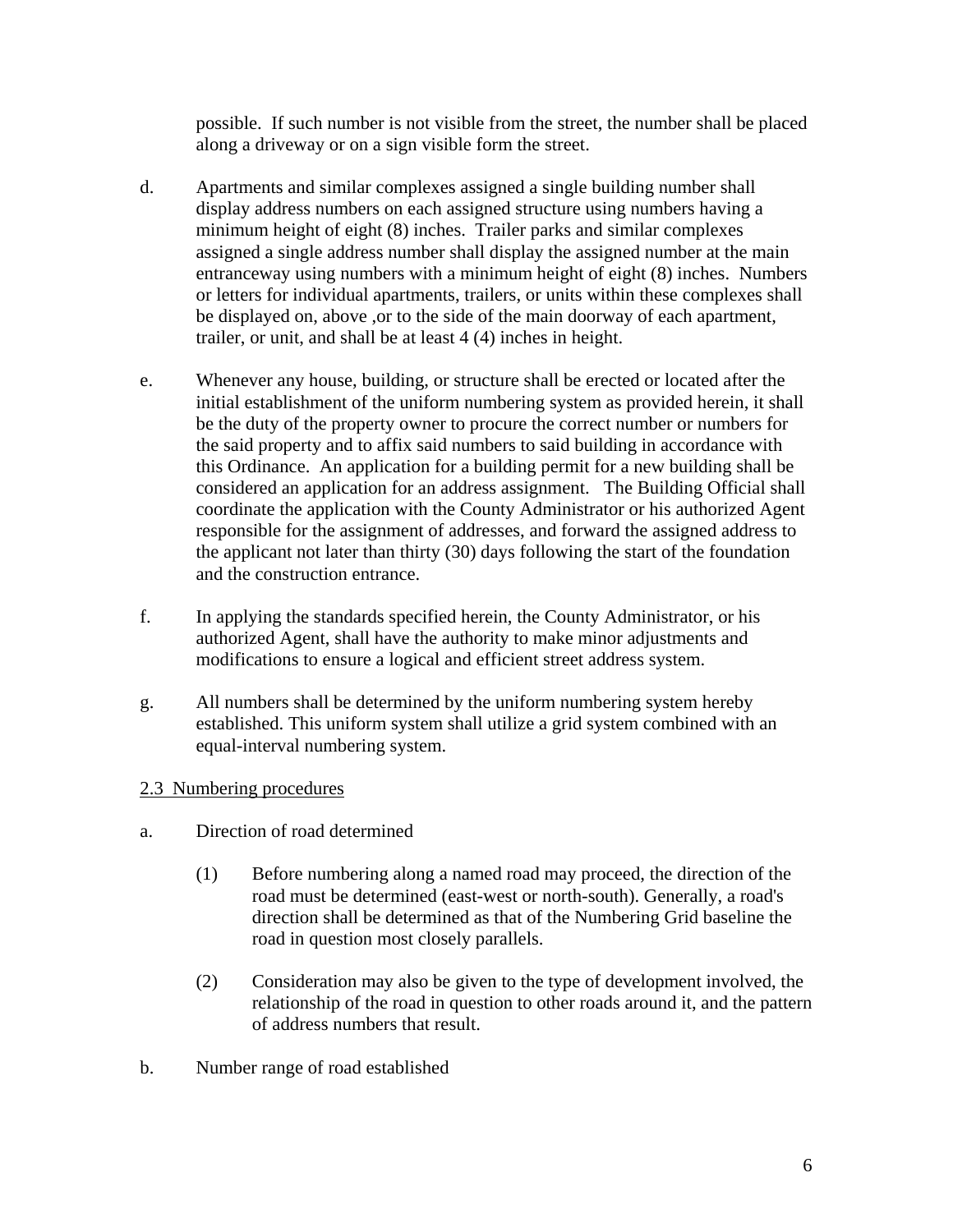- (1) The number range along a named road shall be established by the Numbering Grid baseline which has the same direction as the named road.
- (2) In the event that a named road crosses one of the baselines of the Numbering Grid, the number range of that named road shall be adjusted so that no number occurs twice along the named road.
- c. Numbers assigned

Once the direction and number range of a particular road segment has been determined, the numbering of the addressable structures and properties along the road segment shall be done utilizing an equal-interval methodology. The numbers shall be assigned beginning at the end of the road segment nearest the origin of the Numbering Grid. The numbers shall then be evenly distributed within established number range.

#### 2.4 General numbering standards

- a. Even numbers shall occur on the right hand side of the road in the direction of increase in range. Odd numbers shall occur on the opposite sides.
- b. All addressable structures and properties shall be on the named road which a structure's or properties numbered primary access intersects. The specific number shall be determined by the point at which the access meets the named road.
- c. The number sequence for addressable structures or properties on opposite sides of a road should conform to each other as nearly as possible.
- d. Half numbers shall not be used. Alphabetical suffixes are acceptable when a secondary address designation is necessary.
- e. Reverse frontage or through lots shall be numbered along the local road which provides access to the lot.
- f. Corner lots shall be numbered on the road which provides access. Where the driveway for a corner lot intersects more than one street, the Agent shall make the final determination as to which road to base the number, with consideration to such factors as the driveway's length, orientation of the structure and other relevant factors.
- g. When two (2) addressable structures share an access, they shall be numbered consecutively with adequate consideration given to possible future development between the structures.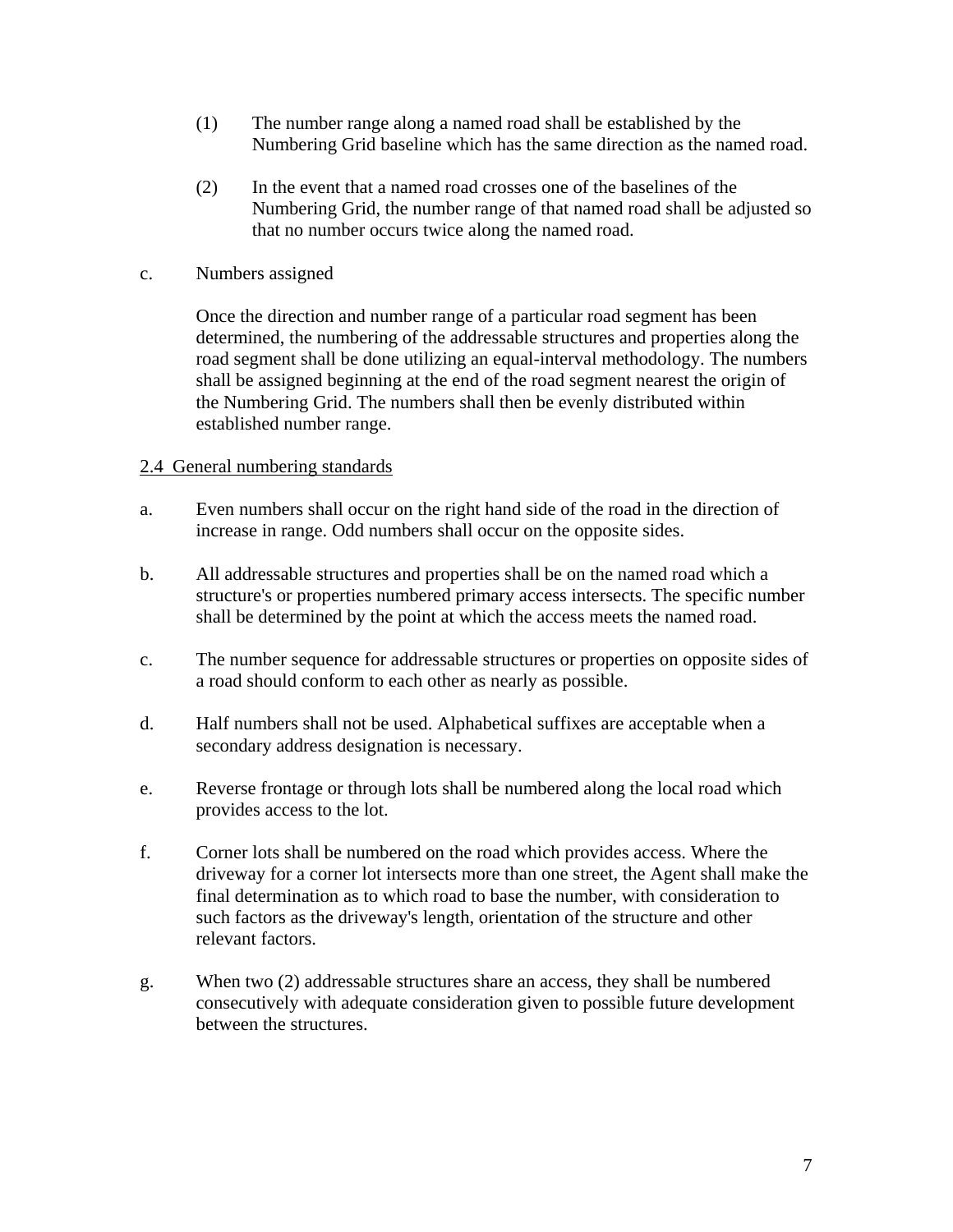h. Temporary numbers shall not be issued. A number may be issued to a structure that is intended to be temporary (such as a construction site trailer office), and upon removal of the temporary structure, the number shall be retired.

# 2.5 Mobile home developments

Within mobile home parks all roads shall be treated as private roads unless dedicated for maintenance by the Virginia Department of Transportation and road name and road signage shall apply accordingly. Each mobile home lot shall be numbered in accordance with part III of this ordinance. The mobile home park owner shall be responsible for posting lot numbers in a manner acceptable to the Agent in accordance with part III, section 2.

# 2.6 Residential apartments and other multi-dwelling structures

Individual apartment units shall be numbered considering the type of unit, the individual apartment entrance location and building design as follows:

- a. Duplex: A number shall be provided to the front entrance of each individual unit.
- b. Townhouse: A number shall be provided to each individual unit at its front entrance.
- c. Garden apartment: A number shall be provided to each unit at the entrance. If the apartment unit's entrance is located on an inside foyer, a number shall be provided outside the building entrance. Each unit located on such foyer shall be provided with a numerical suffix as a secondary method of addressing. Specifically, ground floors shall use suffixes in the 100's starting at unit 101, the second floor shall use the 200's starting at unit 201 and so on to other levels (the basement level shall use OOO's starting at unit 001). The building number and road name followed by the apartment unit's numerical designation shall form the address (Example: 630 Old Shady Grove Road, Unit 101). Numerical characters shall not be combined (as in 630-101 Old Shady Grove Road). The development name may also be used in the address whenever desirable. For single level garden apartments and house apartments, letters may be acceptable as a secondary method of addressing.

#### 2.7 Commercial, office, and industrial complexes

For commercial, office and industrial complexes, a numbering choice shall be made by the Agent from several methods:

a. Assign the number to the main building where all mail is to be received for the complex. The development name may be included in the address.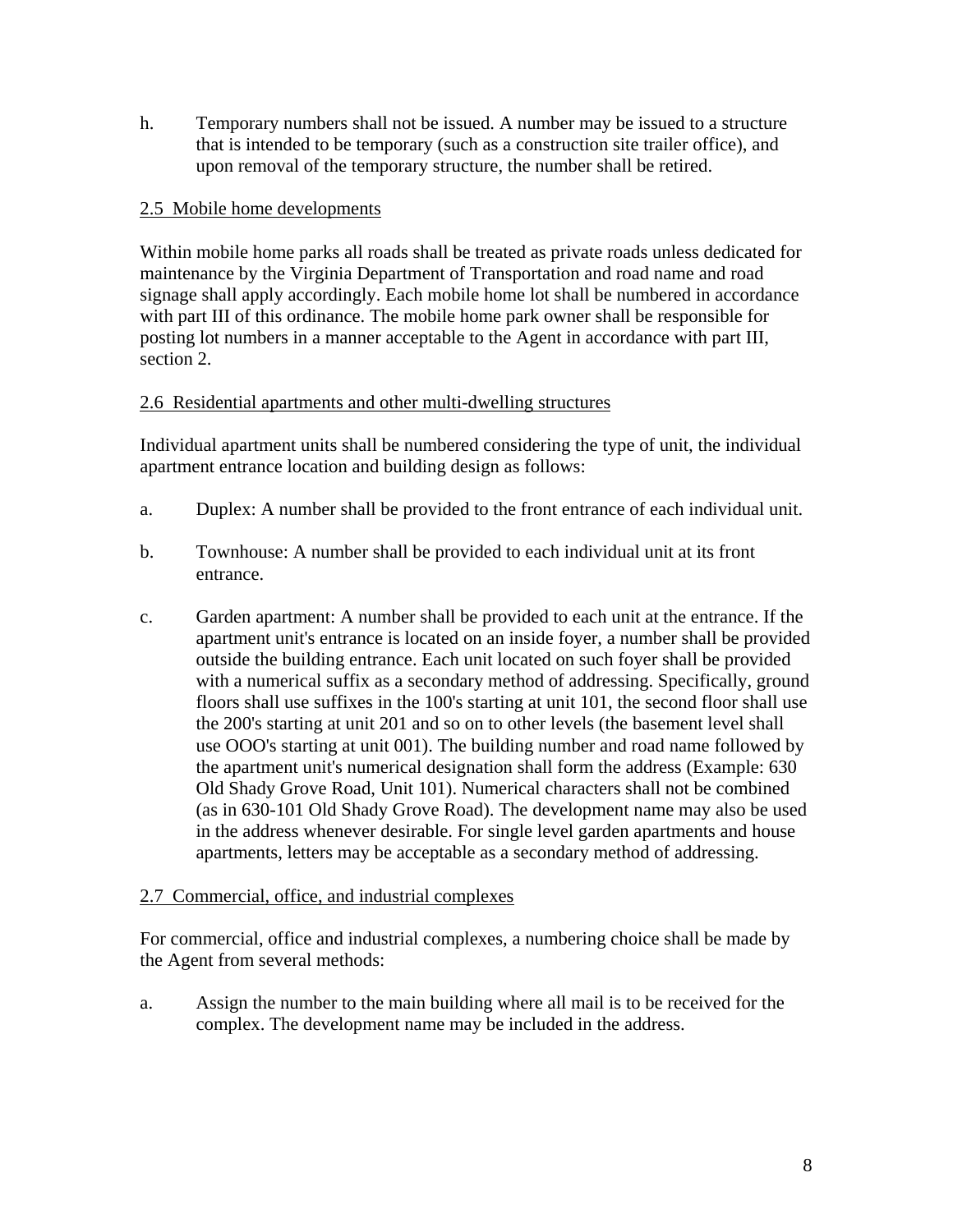- b. Each principal building in the complex may be provided a separate number, and the buildings may also be named. The development name and/or the building name may be included in the address.
- c. For shopping center development, a separate number shall be assigned for each unit's main entrance. The shopping center name should be included in the address. Consideration should be given when assigning numbers to provide flexibility for adding stores and re-division of spaces. In the event a space is re-divided and no numbers remain available alphabetical or numerical unit designations shall be used.
- d. Interior mall shopping centers should have one number assigned for the entire mall. The shopping center name and store name should be included in the address. Individual stores should not be assigned numbers. A separate property number may be assigned for the mall business office.
- e. Where deemed appropriate by the Agent, a multiple-story building may be assigned one address number at its main entrance. Individual units may be provided with secondary addressing based on floor numbering together with unit appellation such as "suite" or "room". The first floor shall be assigned numbers beginning with 100 and numbers on each successive floor should increase to the next highest 100.
- f. Series (second floor -200 series; third floor -300 series, etc.). A basement or floor below ground level may use a three digit series beginning with zero.

# **PART III ROAD NAME SIGNAGE**

- 3.1 Street sign specifications
- a. All new street signs erected within King George County shall be in conformance with the specifications of this section.
- b. The minimum height of each sign bank at the intersections of State-maintained highways with U.S. Highways 301, 206, 3, 218, 205 know hereinafter as James Madison Highway, Dahlgren Road, Kings Highway, Caledon Road, and Ridge Road, respectively shall be nine (9) inches with six (6) inch series C letters for the street name and three (3) inch C series letters for the suffix street type abbreviation (see Diagram A).
- c. The maximum length of each sign blank shall be fifty-four (54) inches; where the length of the street name will not fit the specified sign blank, the lettering may be reduced by one (1) inch and to a series B letter if necessary.
- d. The finish of all sign shall be high intensity reflective sheeting. Signs at the intersections of public roads or streets, subdivision streets, streets which may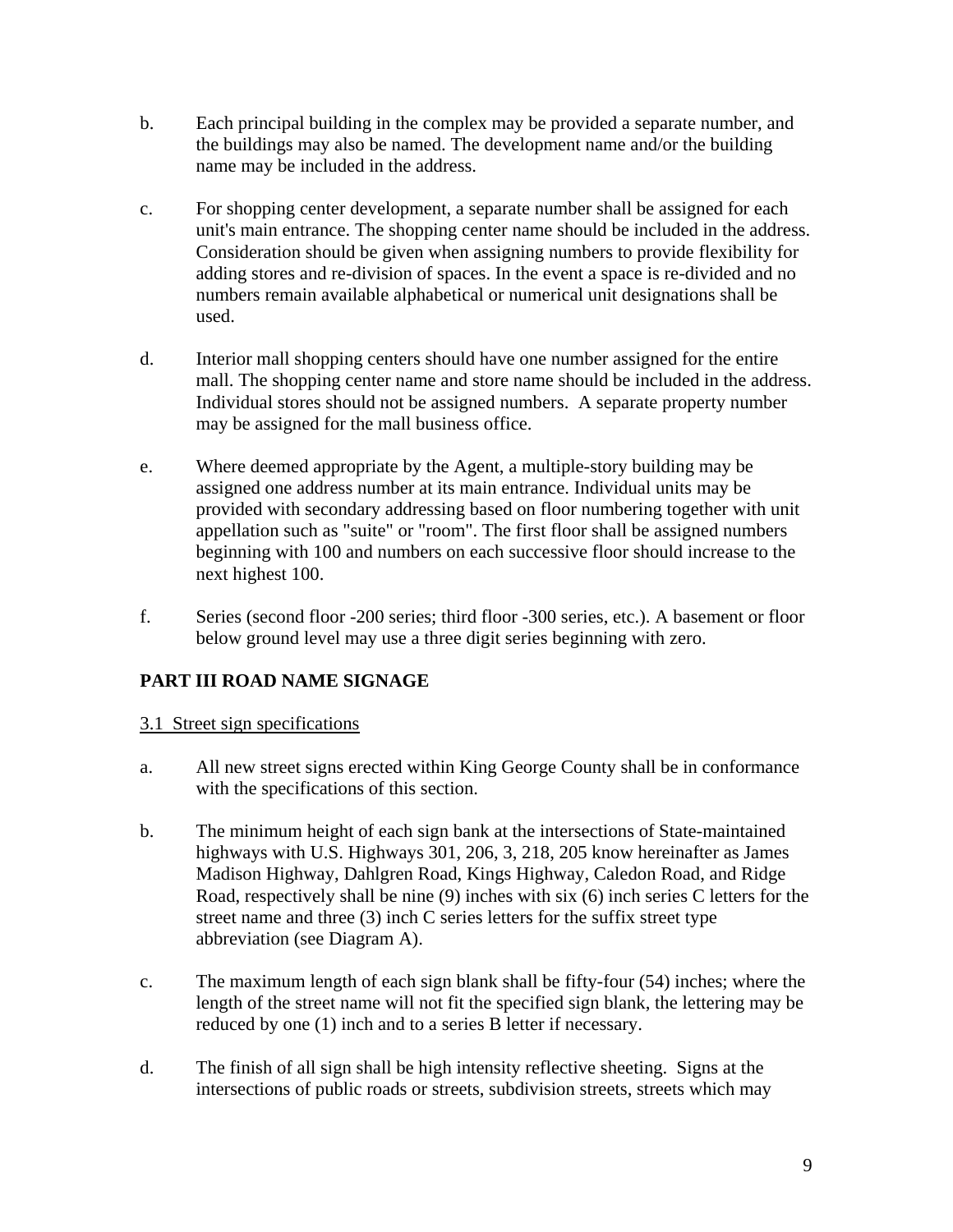become eligible for acceptance as a state maintained road, private roads, or driveways assigned names under this ordinance shall be blue with white lettering.

- e. Signs at intersections of public and subdivision roads shall be mounted atop 10' long, 2" by 2" allied qwik-punch posts (14 GA.) with the signs appearing at a height of not less than nine (9) feet above grade.
- f. Signs for private roads or driveways that do not intersect with State maintenance roads shall be atop 10' long, 2" by 2" allied qwik-punch posts (14 GA.) with a height of not less than seven (7) feet above grade.
- g. All street signs shall be high intensity blue with high intensity, reflective white lettering.

# **PART IV VIOLATIONS**

#### 4.1 Violation

Any person who violates any of the provisions of this ordinance or permits any such violation, or fails to comply with any of the requirements hereof, shall be assessed civil fines as follows:

| <b>First Violation:</b>              | \$100.00 |
|--------------------------------------|----------|
| Second Violation:                    | \$250.00 |
| Third and each subsequent Violation: | \$500.00 |

Each day which the violation is found to have existed shall constitute a separate offense. However, in no event shall specified violations arising from the same operative set of facts be charged more frequently than once in any 10 day period.

#### 4.2 Notice of violation

Upon becoming aware of any violation of the provisions of this Ordinance, the Agent shall serve notice on such person committing or permitting the same, and if such violation has not ceased within thirty days time as specified in the notice, he shall institute such action as may be necessary to terminate the violation.

#### 4.3 Complaints

Any person who alleges that a violation of this Ordinance has occurred may file a written complaint with the Agent. Such complaint shall stipulate the cause and basis thereof and the location of the alleged violation. The Agent shall properly record the complaint, investigate the facts thereof and take action thereon as provided by this Ordinance.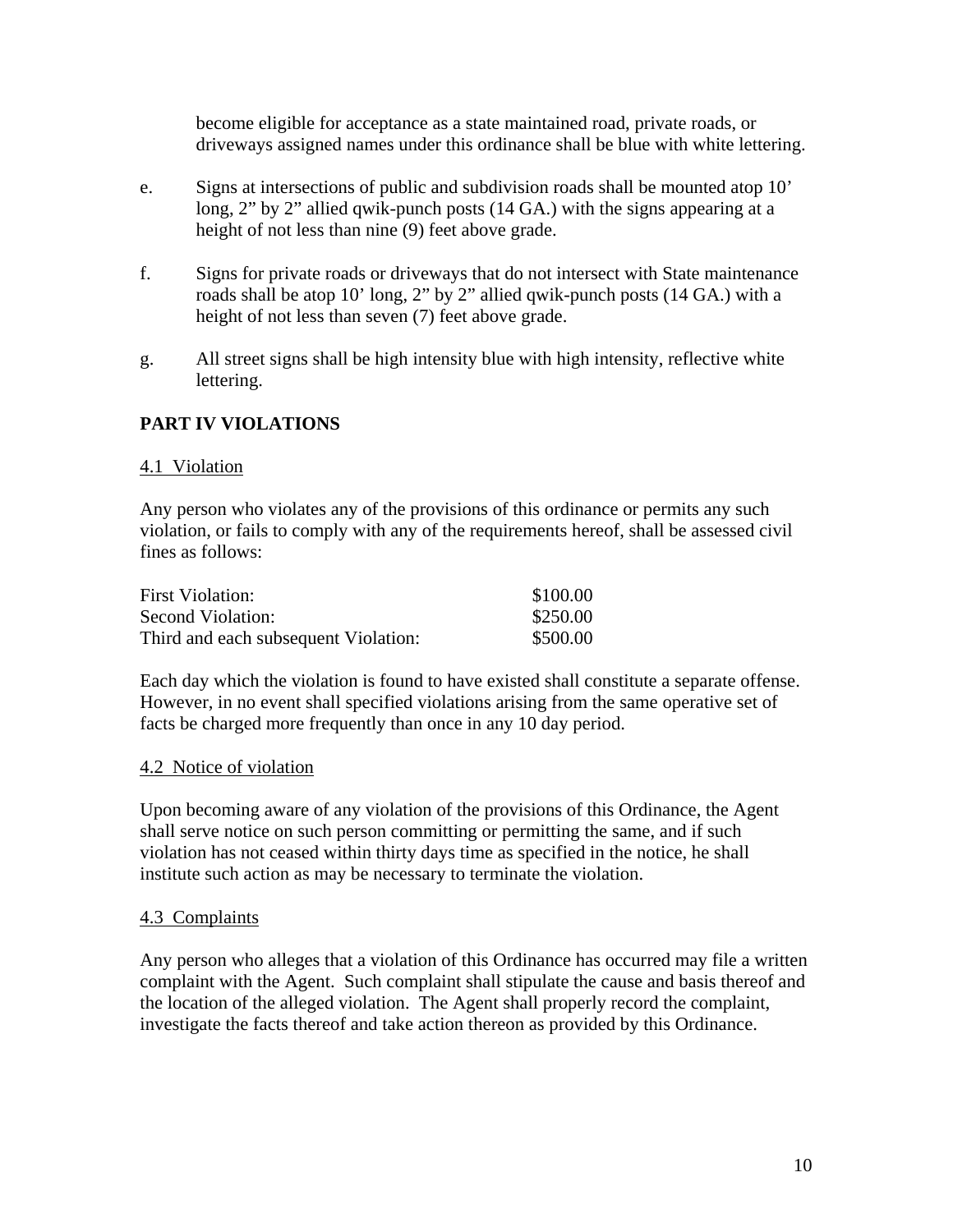# STANDARD KING GEORGE COUNTY ROAD SIGN



*Diagram A.*